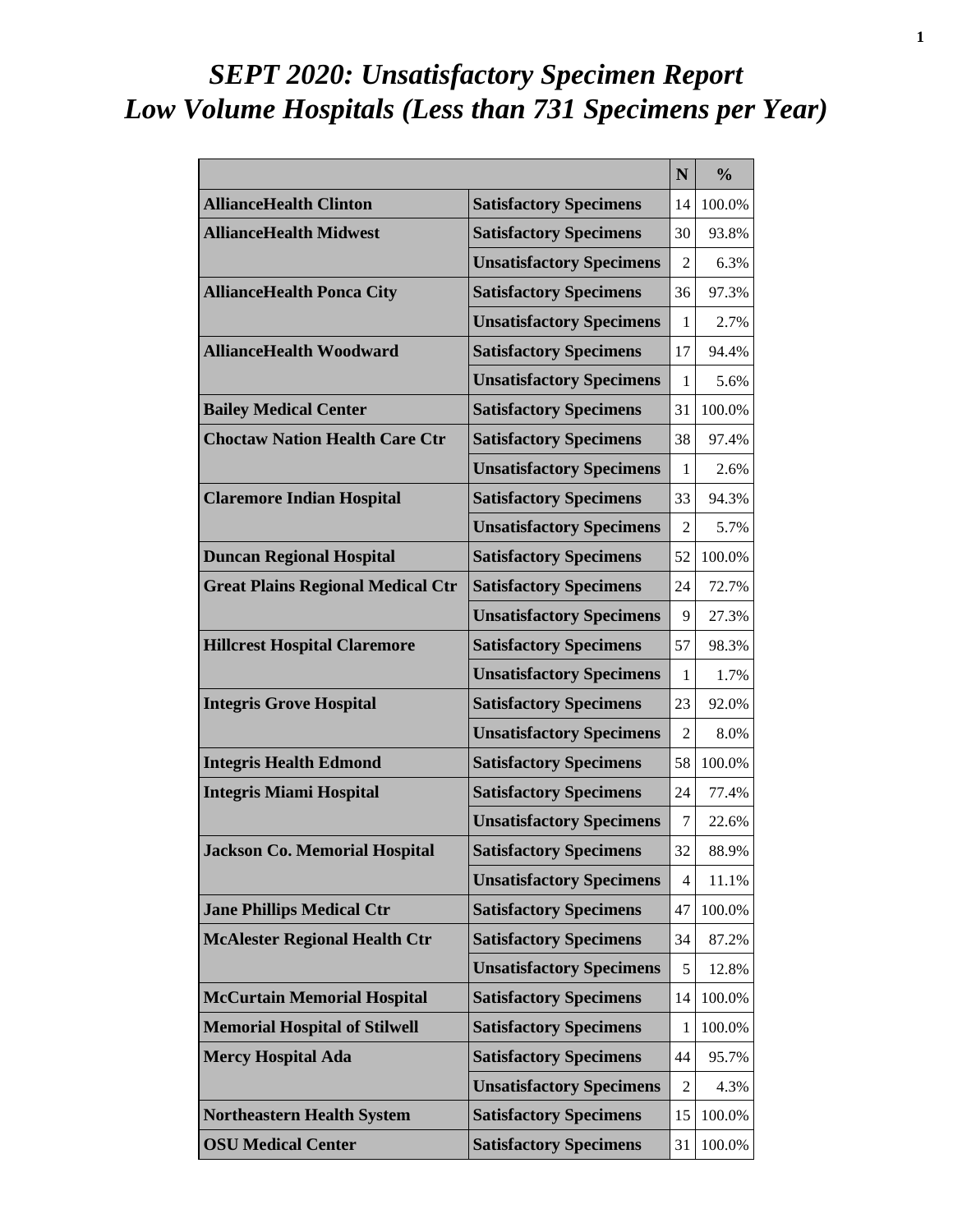# *SEPT 2020: Unsatisfactory Specimen Report Low Volume Hospitals (Less than 731 Specimens per Year)*

|                                        |                                 | N  | $\frac{0}{0}$ |
|----------------------------------------|---------------------------------|----|---------------|
| <b>Southwestern Medical Center</b>     | <b>Satisfactory Specimens</b>   | 51 | 100.0%        |
| <b>St. John Owasso</b>                 | <b>Satisfactory Specimens</b>   | 34 | 94.4%         |
|                                        | <b>Unsatisfactory Specimens</b> | 2  | 5.6%          |
| <b>St. Mary's Regional Medical Ctr</b> | <b>Satisfactory Specimens</b>   | 19 | 100.0%        |
| <b>Weatherford Regional Hospital</b>   | <b>Satisfactory Specimens</b>   | 11 | 91.7%         |
|                                        | <b>Unsatisfactory Specimens</b> |    | 8.3%          |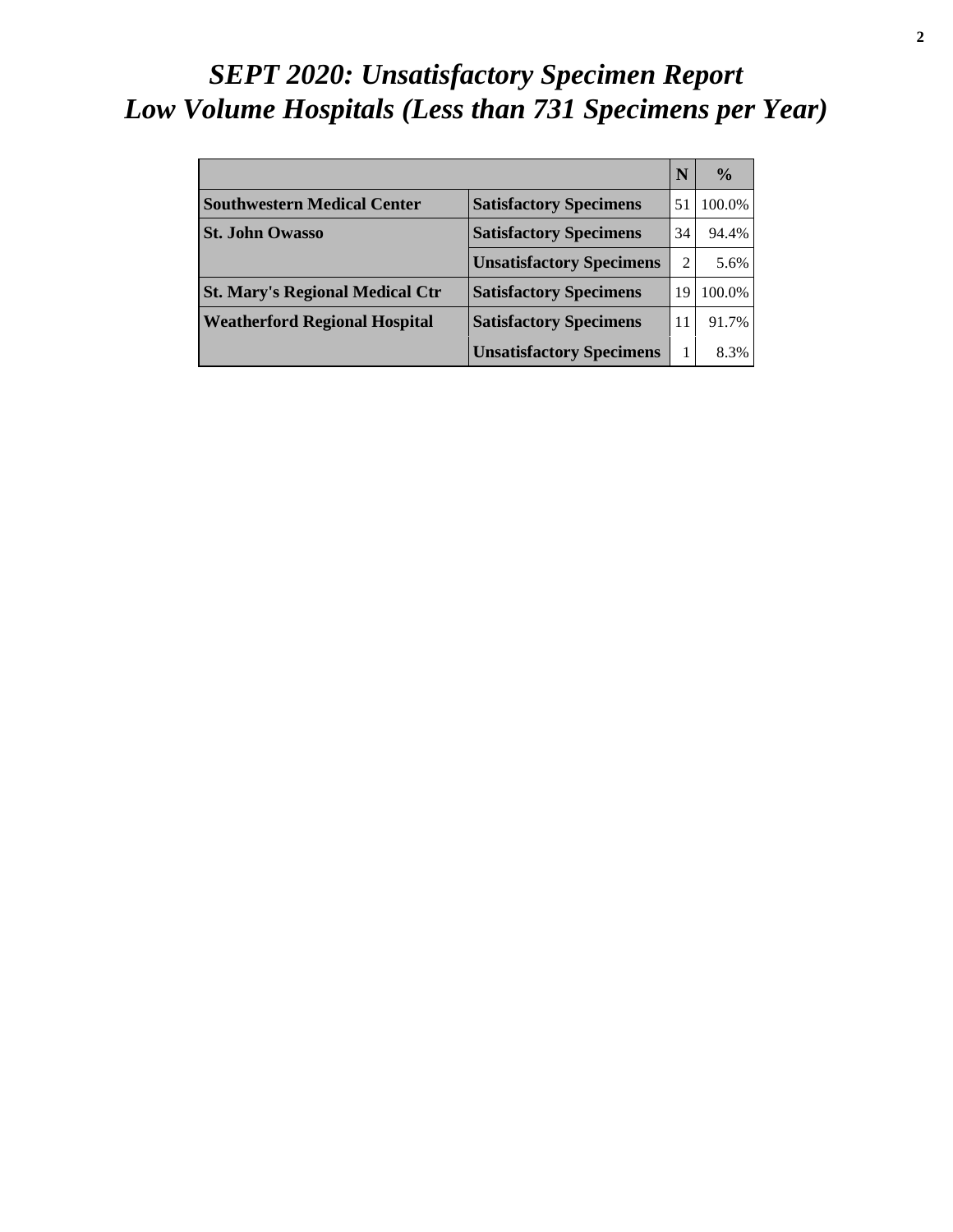#### *SEPT 2020: Unsatisfactory Specimen Report Low Volume Hospitals (Less than 731 Specimens per Year)*

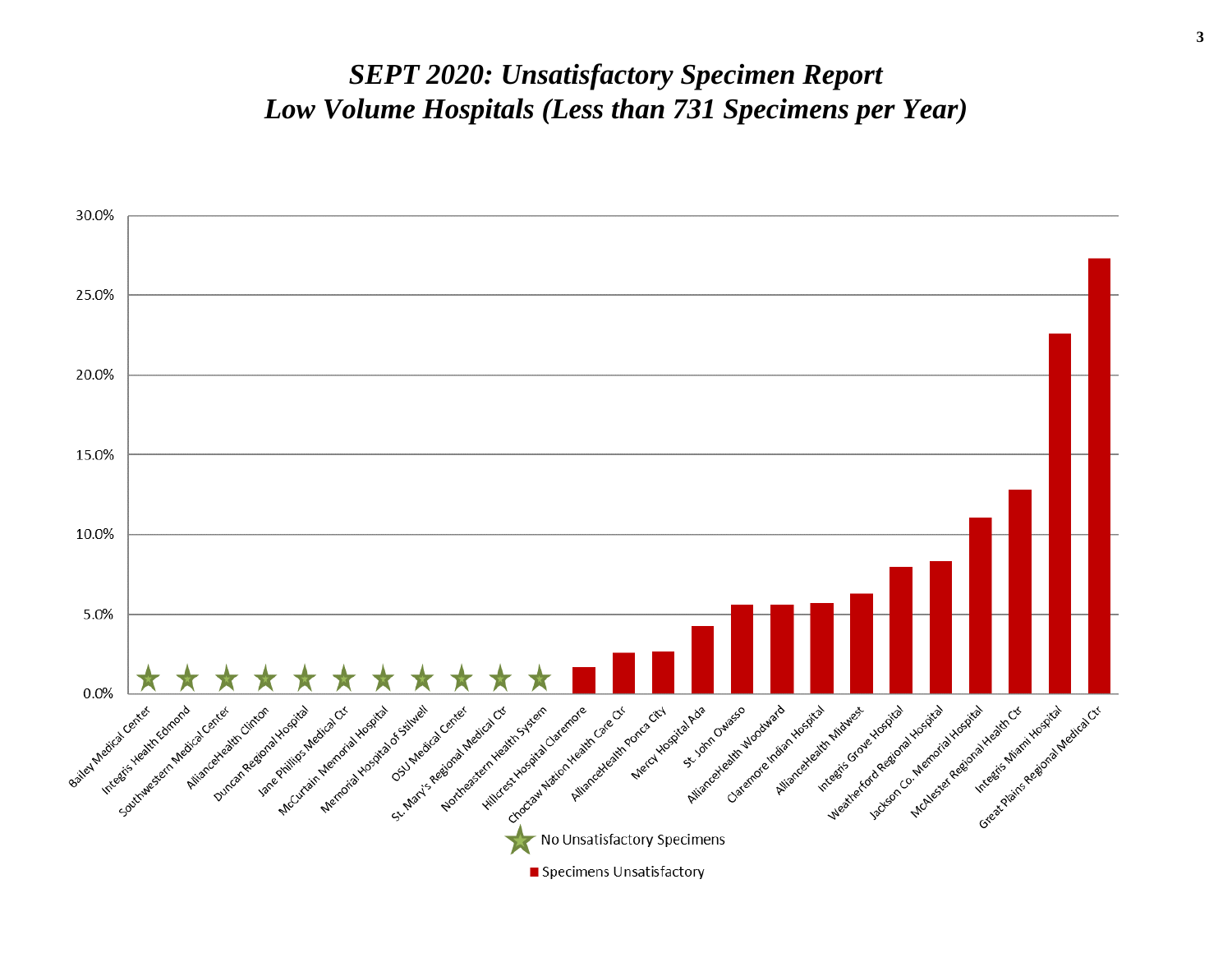# *SEPT 2020: Unsatisfactory Specimen Report Medium Volume Hospitals (731-2499 Specimens per Year)*

|                                          |                                 | N              | $\frac{0}{0}$ |
|------------------------------------------|---------------------------------|----------------|---------------|
| <b>AllianceHealth Durant</b>             | <b>Satisfactory Specimens</b>   | 84             | 100.0%        |
| <b>Chickasaw Nation Medical Ctr</b>      | <b>Satisfactory Specimens</b>   | 83             | 96.5%         |
|                                          | <b>Unsatisfactory Specimens</b> | 3              | 3.5%          |
| <b>Comanche Co. Memorial Hosp</b>        | <b>Satisfactory Specimens</b>   | 128            | 100.0%        |
| <b>Hillcrest Hospital South</b>          | <b>Satisfactory Specimens</b>   | 100            | 99.0%         |
|                                          | <b>Unsatisfactory Specimens</b> | 1              | 1.0%          |
| <b>Integris Bass Baptist Health Ctr</b>  | <b>Satisfactory Specimens</b>   | 78             | 100.0%        |
| <b>Integris Canadian Valley Hospital</b> | <b>Satisfactory Specimens</b>   | 66             | 100.0%        |
| <b>Integris Southwest Medical Ctr</b>    | <b>Satisfactory Specimens</b>   | 76             | 98.7%         |
|                                          | <b>Unsatisfactory Specimens</b> | 1              | 1.3%          |
| <b>Lakeside Women's Hospital</b>         | <b>Satisfactory Specimens</b>   | 102            | 100.0%        |
| <b>Mercy Hospital Ardmore</b>            | <b>Satisfactory Specimens</b>   | 74             | 98.7%         |
|                                          | <b>Unsatisfactory Specimens</b> | 1              | 1.3%          |
| <b>Saint Francis Hospital South</b>      | <b>Satisfactory Specimens</b>   | 68             | 97.1%         |
|                                          | <b>Unsatisfactory Specimens</b> | $\overline{c}$ | 2.9%          |
| <b>Saint Francis Muskogee</b>            | <b>Satisfactory Specimens</b>   | 45             | 100.0%        |
| <b>St. Anthony Hospital</b>              | <b>Satisfactory Specimens</b>   | 116            | 100.0%        |
| <b>St. Anthony Shawnee Hospital</b>      | <b>Satisfactory Specimens</b>   | 74             | 98.7%         |
|                                          | <b>Unsatisfactory Specimens</b> | 1              | 1.3%          |
| <b>Stillwater Medical Center</b>         | <b>Satisfactory Specimens</b>   | 65             | 98.5%         |
|                                          | <b>Unsatisfactory Specimens</b> | 1              | 1.5%          |
| <b>WW Hastings Indian Hospital</b>       | <b>Satisfactory Specimens</b>   | 70             | 97.2%         |
|                                          | <b>Unsatisfactory Specimens</b> | $\overline{2}$ | 2.8%          |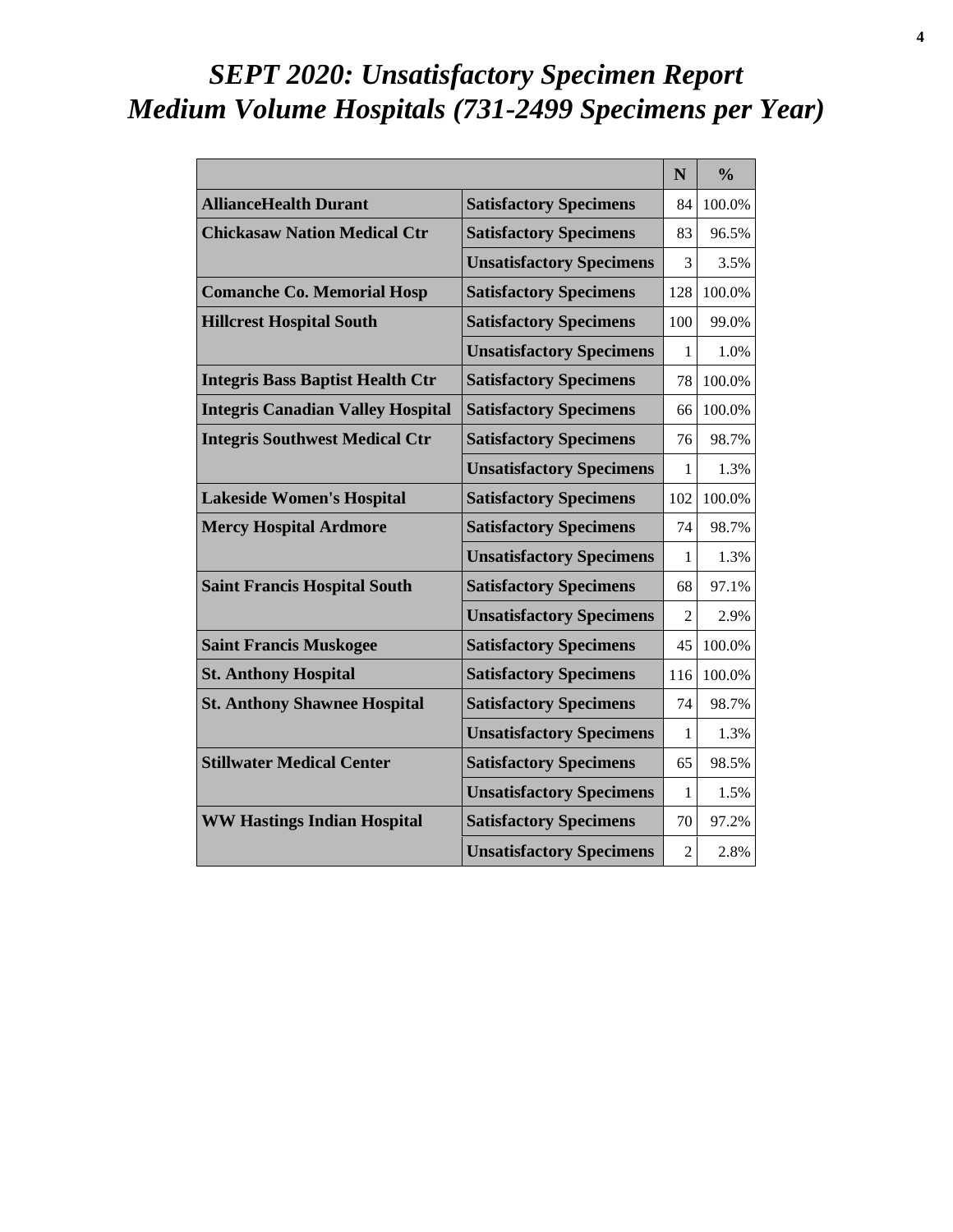#### *SEPT 2020: Unsatisfactory Specimen Report Medium Volume Hospitals (731-2499 Specimens per Year)*

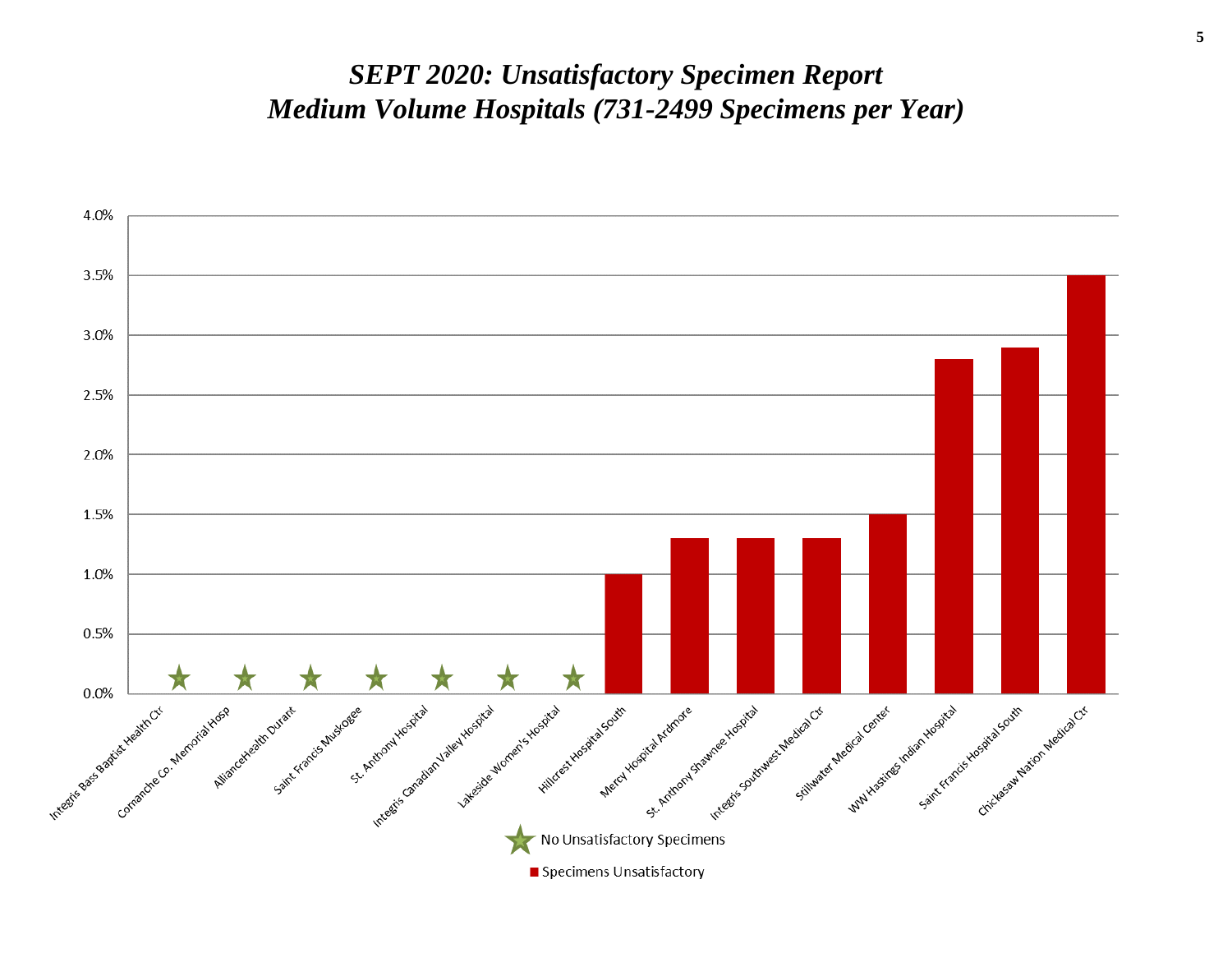# *SEPT 2020: Unsatisfactory Specimen Report High Volume Hospitals (2500 or More Specimens per Year)*

|                                          |                                 | N   | $\frac{0}{0}$ |
|------------------------------------------|---------------------------------|-----|---------------|
| <b>Children's Hosp at OU Medical Ctr</b> | <b>Satisfactory Specimens</b>   | 454 | 99.3%         |
|                                          | <b>Unsatisfactory Specimens</b> | 3   | 0.7%          |
| <b>Hillcrest Medical Center</b>          | <b>Satisfactory Specimens</b>   | 247 | 99.6%         |
|                                          | <b>Unsatisfactory Specimens</b> | 1   | 0.4%          |
| <b>Integris Baptist Medical Ctr-OKC</b>  | <b>Satisfactory Specimens</b>   | 284 | 99.6%         |
|                                          | <b>Unsatisfactory Specimens</b> | 1   | $0.4\%$       |
| <b>Mercy Hospital Oklahoma City</b>      | <b>Satisfactory Specimens</b>   | 344 | 98.6%         |
|                                          | <b>Unsatisfactory Specimens</b> | 5   | 1.4%          |
| <b>Norman Regional Health System</b>     | <b>Satisfactory Specimens</b>   | 215 | 98.2%         |
|                                          | <b>Unsatisfactory Specimens</b> | 4   | 1.8%          |
| <b>Saint Francis Hospital</b>            | <b>Satisfactory Specimens</b>   | 508 | 97.7%         |
|                                          | <b>Unsatisfactory Specimens</b> | 12  | 2.3%          |
| <b>St. John Medical Center</b>           | <b>Satisfactory Specimens</b>   | 257 | 98.1%         |
|                                          | <b>Unsatisfactory Specimens</b> | 5   | 1.9%          |